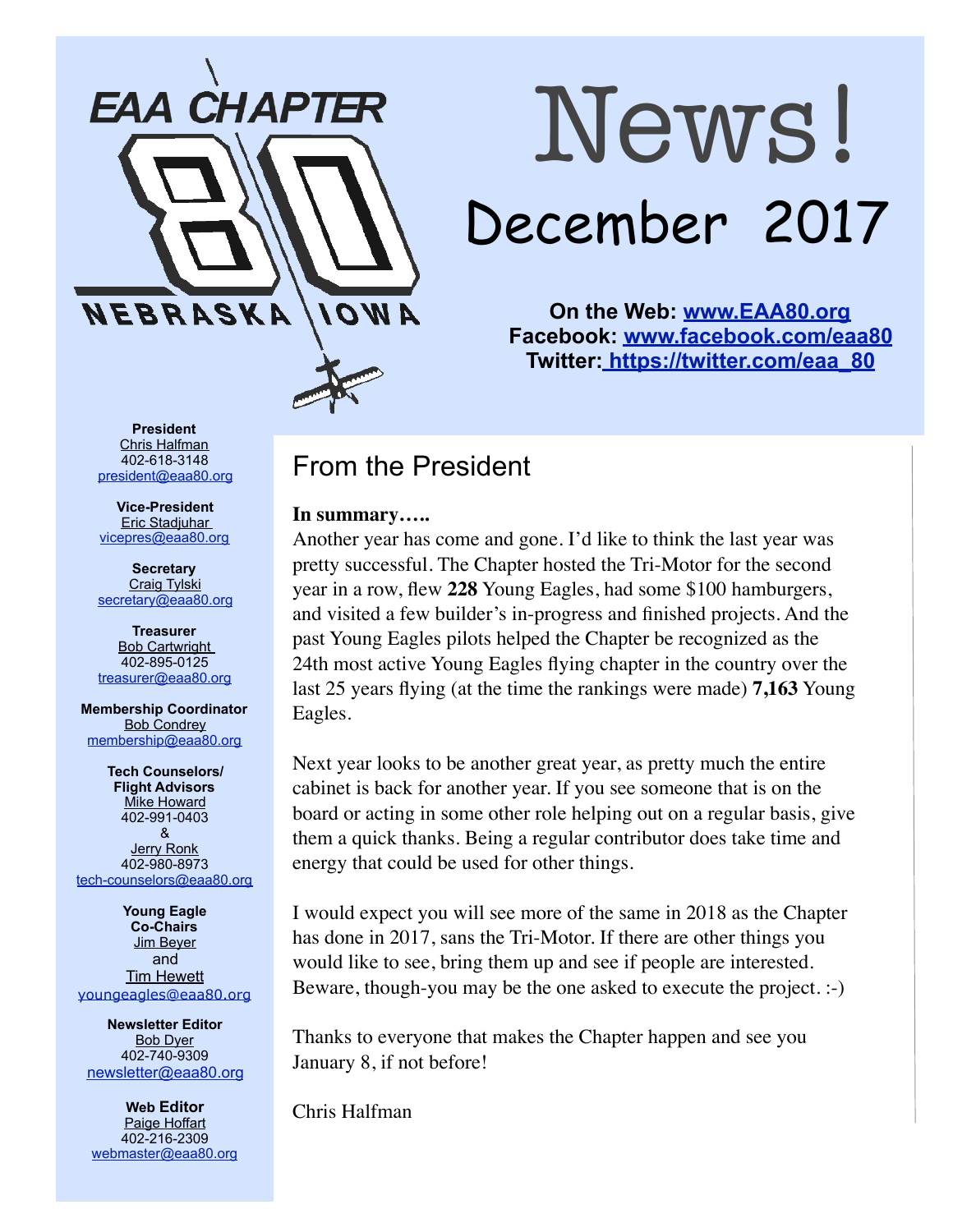Also, as most of you have seen, the Christmas Party was cancelled. The first link is to a Google Form (survey). If you have the time, please take a look at it no matter if you were going to attend this year's event or not. Here's the link:

#### <https://goo.gl/forms/ydSJbWReBiEpJNUj2>

Here is another social opportunity coming up in January:

Normally I would defer an idea like this to the monthly meeting, but being as there is not general membership meeting in December, there just isn't time.

The SAC Museum is a local treasure and in the spirit of EAA people helping EAA people, Paige and Jim have put together an idea to help our fellow EAA chapters around the area get the final 19 miles from the Millard Airport to the museum. They are proposing Chapter 80 hosts a shuttle service for our fellow EAA members and that with enough interest we'll receive discounted entry into the museum (and maybe a little tip money for the chapter). In addition, Oracle Aviation is offering a fuel discount for those who are flying in to go to the museum.

The date is Saturday, January 13th 2018. It just so happens (not by coincidence) that SAC Museum is hosting an indoor airshow with radio-controlled models as well as opening up their new "Energy Explorers" exhibit on that day. More info here: [https://sacmuseum.org/](https://sacmuseum.org/events/) [events/](https://sacmuseum.org/events/)

If you are interested in helping shuttle folks for an approximate two hour block between 0830 and 1730, please add your name to the list here (another Google Form):

#### <https://goo.gl/forms/z0Cv9szIyJkqKuUA2>

If you have any questions, please send a note to Jim at  $\frac{\text{imbever34@gmail.com}}{\text{imbever34@gmail.com}}$  or call 316-213-7093.

Chris

#### **EAA Chapter 80 Meeting Minutes**

The November meeting was called to order at 8 PM by President Chris Halfman, following the presentation of the Wright Brothers Master Pilot Award to Mike Howard.

Guests and Visitors: Josh Tocko, new member. Several guests attended for the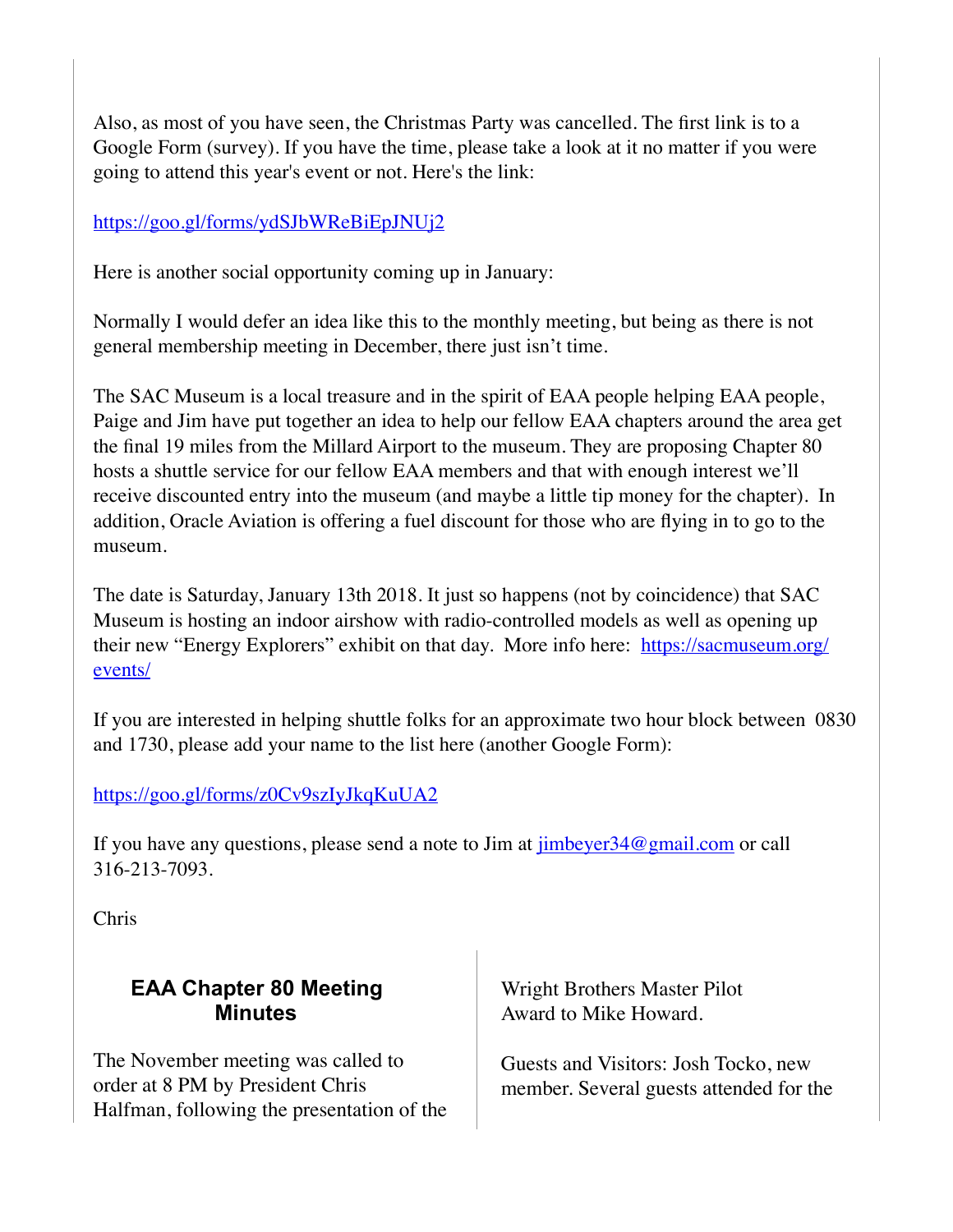FAAST presentation. Bill Straughn from EAA 569 was a guest.

Minutes: The minutes of the October meeting were approved as published in the newsletter.

Treasurer's Report: Bob Cartwright reported that there is more money on the account due to a few more members paying their 2017 dues.

Membership: Bob Condrey reports that we have 125 total members on the roster, of which 22 are not current and will be removed from the list. Bob also reports that he has a number of name tags that have not been picked up; they are available at the sign-in table during regular meetings. Bob will also be taking photos for the membership roster during the January meeting.

Tech Counselor: Mike Howard reports that the FAA FSDO in Lincoln will no longer be performing airworthiness inspections, so if you are completing an Experimental airplane you will have to find (and pay) a Designated Airworthiness Representative (DAR).

Young Eagles: Jim Beyer expressed his thanks to all who helped with Young Eagles throughout the year. He will be sending out a survey to get feedback on the program. There is roughly \$900 in Young Eagles

money that needs to be spent by the end of the year if we're going to spent it; Jim is looking for nominations for potential Young Eagles to send to Airventure Academy.

Tools: Kevin Faris reported for Jerry Ronk that the scales are loaned out to Jim Beyer; all other tools are in the tool crib.

Builders Reports: Tom Wieduwilt reported that they have the quick-built wings for the Bearhawk Patrol. Kevin Faris reported that he just finished the 10th condition inspection on his RV-7, which is one of the several airplanes first flown by Mike Howard. Bill Haas reports that he's working on the fuel system of his Berkut, and experimenting with software for the EFIS. Chris Halfman told about repairs to his RV-7A landing gear. No builders meeting is planned for November or December.

Flyout report: Mike Howard is planning a flyout to the Beumont Hotel in KS.

Social Coordinator: Chris Halfman will send out proposed holiday party plans. Similar to last year, Oracle hangar, Hy-Vee catering, BYOB. A motion was passed to authorize the expenditure of up to \$400 for the holiday party. Another motion was passed to require payment for anyone who RSVPs and indicates they will attend.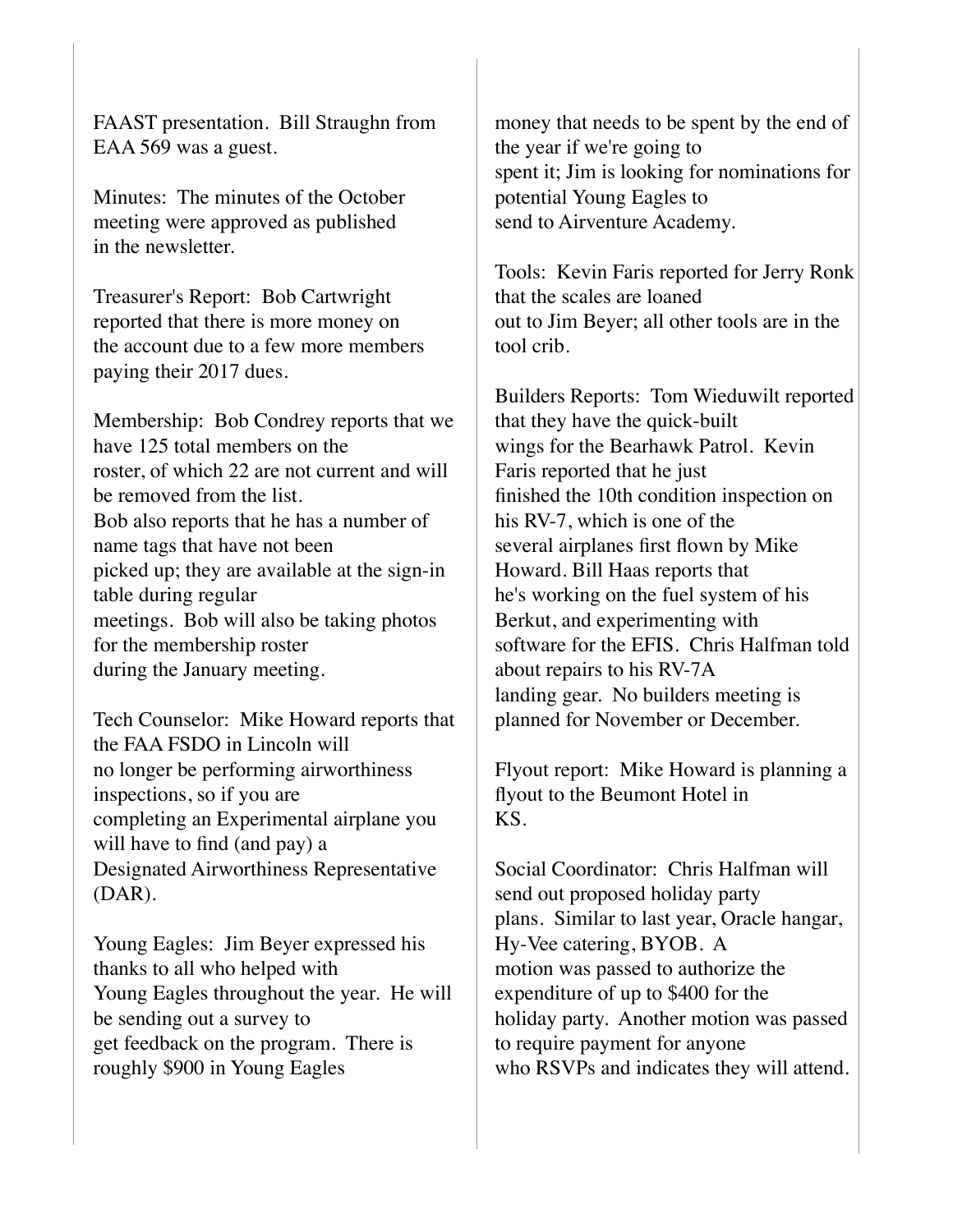Old Business: Bruce Mundie has not yet submitted the 501(c)3 paperwork but will be doing so soon. The EAA 80 sign is still up on the Wahoo hangar and is in less than ideal shape. Tommy Tow offered to see about getting the sign down from Wahoo for further disposition.

New Business: Bob Cartwright reports that he is running low on materials to make the chapter name tags. A motion was passed to authorize Bob to buy more name tags and labels.

Elections: Given that there were no contested positions, a motion was passed to approve all new officers as nominated by acclimation. President: Chris Halfman; Vice Pres: Eric Stadjuhar; Treasurer: Bob Cartwright; Secretary: Craig Tylski; Membership: Bob Condrey; Young Eagles: Jim Beyer and Josh Tocko; Newsletter: Bob Dyer; Web Editor: Paige Hoffart; Tech Counselor: Mike Howard & Jerry Ronk. Refreshments will be handled once again by Mark Miller. The Social Coordinator position is still open.

Meeting was adjourned at 8:35.

Respectfully submitted, Dale Botkin for the Secretary

#### **Upcoming Events**

#### [Omaha IMC Club](https://www.eaa.org/eaa/event/2017-12-14-Omaha_IMC_Club?id=9BAB18C3F52D4E63A6CF3EA01D43B9D4)

Thursday, December 14 · 7:00 PM - 8:30 PM Omaha, Nebraska

December 16, 2017 • [EAA 569 Breakfast \(Crete\)](http://eaa569.org/blog/) at 8:00 AM

January 6, 2018 • [EAA 1055 Breakfast \(York\)](http://1055.eaachapter.org/) at 8:00 AM

January 20, 2018

• [EAA 569 Breakfast \(Crete\)](http://eaa569.org/blog/) at 8:00 AM

# December Webinars

## **3-D Scanning and SOLIDWORKS Modeling**

**Wednesday, December 13 - 7 p.m. CST** Presenter: Stefan Hokuf | *Qualifies for FAA Wings credit.* [Register Now >>](http://go.eaa.org/P000K0OSBE0Hu1090mWUIV3)

# **The Experimental Experience: Building, Flying, and Maintaining**

**Wednesday, December 20 - 7 p.m. CST** Presenter: Dick Socash [Register Now >>](http://go.eaa.org/a0300B0IVS0m00XUvEK91HO)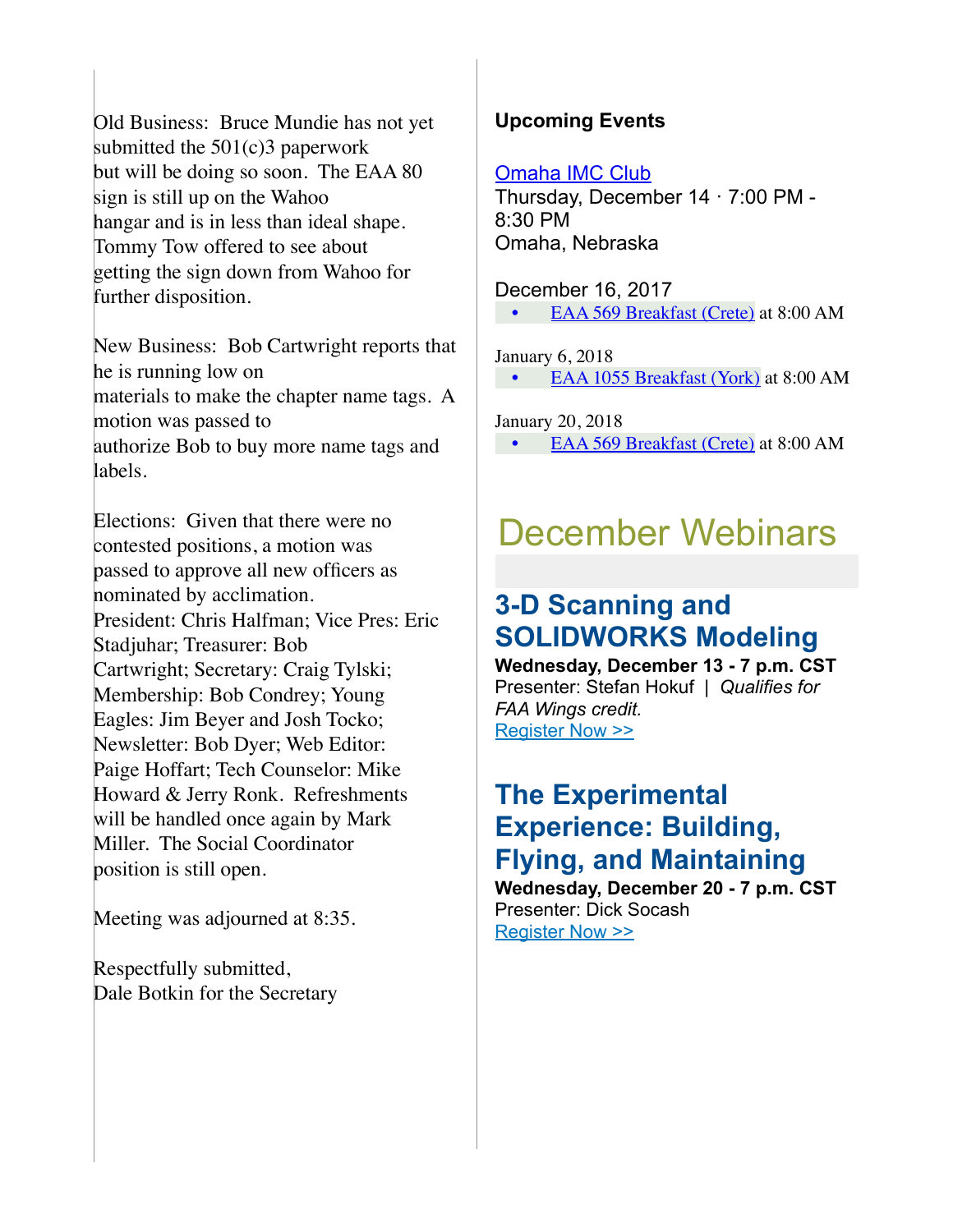**Upcoming Chapter Leadership Boot Camps Saturday, Jan 27, 8 a.m. - 5 p.m. | Denver, CO Saturday, Feb 24, 8 a.m. - 5 p.m. | Daytona Beach, FL Anyone interested can find more information at: [http://go.eaa.org/](http://go.eaa.org/Q0qU0mE0Sp3BV0KIO0081H0) [Q0qU0mE0Sp3BV0KIO0081H0](http://go.eaa.org/Q0qU0mE0Sp3BV0KIO0081H0)**

Please send any pictures or articles to share with our chapter to [newsletter@eaa80.org](mailto:newsletter@eaa80.org) 

Or [radyer@msn.com](mailto:radyer@msn.com)

Or 402-740-9309

See you at the meeting

|                        |                                  | <b>EAA 80 MONTHLY TREASURER REPORT</b> |        |                                      |  |  |  |
|------------------------|----------------------------------|----------------------------------------|--------|--------------------------------------|--|--|--|
|                        |                                  |                                        | Dec-17 |                                      |  |  |  |
|                        |                                  |                                        |        |                                      |  |  |  |
|                        |                                  |                                        |        |                                      |  |  |  |
| Checking               |                                  |                                        |        |                                      |  |  |  |
| Acct. 310              |                                  |                                        |        |                                      |  |  |  |
| <b>Opening Balance</b> |                                  | \$14,810.55                            |        |                                      |  |  |  |
|                        |                                  |                                        |        |                                      |  |  |  |
| Receipts               |                                  |                                        |        |                                      |  |  |  |
|                        | <b>FDMS Dep</b>                  |                                        |        |                                      |  |  |  |
| 11/13/2017 50/50       |                                  | \$48.00                                |        |                                      |  |  |  |
|                        |                                  |                                        |        |                                      |  |  |  |
| Nov                    | <b>Dues</b>                      | \$25.00                                |        |                                      |  |  |  |
|                        |                                  |                                        |        |                                      |  |  |  |
| <b>Expenses</b>        |                                  |                                        |        |                                      |  |  |  |
|                        |                                  |                                        |        |                                      |  |  |  |
|                        | 11/13/2017 Chris Halfman-Refresh | \$17.44 Chk                            |        |                                      |  |  |  |
|                        | 11/3/2017 FDMS Fee               | \$4.95                                 |        | FDMS is First Data Management System |  |  |  |
|                        | <b>FDMS Discount</b>             |                                        |        | (Credit Card)                        |  |  |  |
|                        | 11/26/2017 Cartwright Name Tgs.  | \$142.97                               |        |                                      |  |  |  |
|                        | 11/28/2017 EAA Chpt. Renewal     | \$359.00                               |        |                                      |  |  |  |
|                        |                                  |                                        |        |                                      |  |  |  |
|                        | (Note: Credit Card amounts       |                                        |        |                                      |  |  |  |
|                        | will be accounted on cash        |                                        |        |                                      |  |  |  |
| basis when recorded)   |                                  |                                        |        |                                      |  |  |  |
|                        |                                  |                                        |        |                                      |  |  |  |
| <b>Ending Balance</b>  |                                  | \$14,359.19                            |        |                                      |  |  |  |
|                        |                                  |                                        |        |                                      |  |  |  |